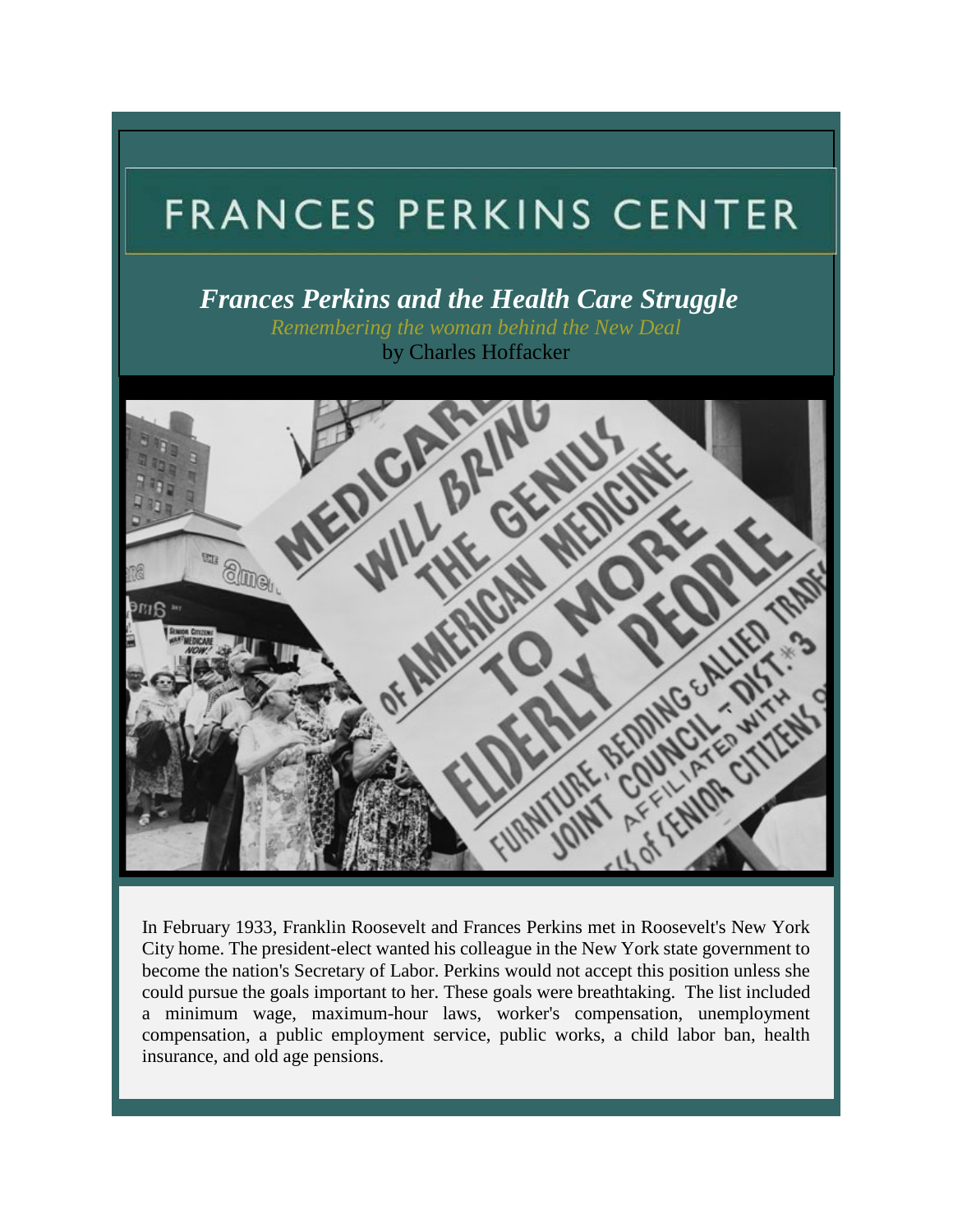Over the course of the Roosevelt presidency, Frances Perkins achieved substantial success. She met all but one of these goals, health insurance. She and Roosevelt fundamentally reordered American society. However, efforts at establishing health insurance met with defeat. Opposition mobilized by the American Medical Association was so intense that it threatened the passage of the 1935 Social Security Act.

This was not the first battle the AMA had won against the Labor Department. Shortly before, the Children's Bureau of the Department had lost funding for a successful initiative to reduce maternal and infant deaths. The AMA opposed the initiative as an intrusion into private medical practice.

A generation later, on July 30, 1965, President Lyndon Johnson signed the Medicare and Medicaid Act which amended the Social Security Act. This new legislation initially provided health insurance for the elderly and the poor. It was, however, the result of a complex, torturous legislative history. Frances Perkins died two months before the bill was signed.

In his remarks at the signing, Johnson recognized numerous public officials who had contributed to the bill's passage. There was no mention of Frances Perkins. However, Johnson quoted Roosevelt, who described the 1935 Social Security Act as "a cornerstone in a structure which is being built but it is by no means complete." Johnson went on to say that "perhaps no single act in the entire administration of the beloved Franklin D. Roosevelt really did more to win him the illustrious place in history that he has as did the laying of that cornerstone."

Additional efforts to build on that cornerstone have continued, especially during the presidential administrations of Bill Clinton and Barack Obama. Concepts such as "universal health care" and a "single payer system" provoke debate. Opponents of expanded health care include pharmaceutical and health insurance companies, fearing loss of profits or even their place in the national economy. Still, the battle rages to realize the final goal on the list that Frances Perkins presented to Franklin Roosevelt back in 1933.

The American people are increasingly aware that our country stands out as a scandalous exception in a world where numerous nations provide their people with a single payer health care system. The American people feel this scandal in a deeply personal way when they and their family members experience unnecessary suffering and die prematurely due to a lack of affordable medical care. While American medical technology is unsurpassed in the world, American health care delivery falls drastically short of a decent standard. People are often more concerned about paying for health care than they are about recovery from illness.